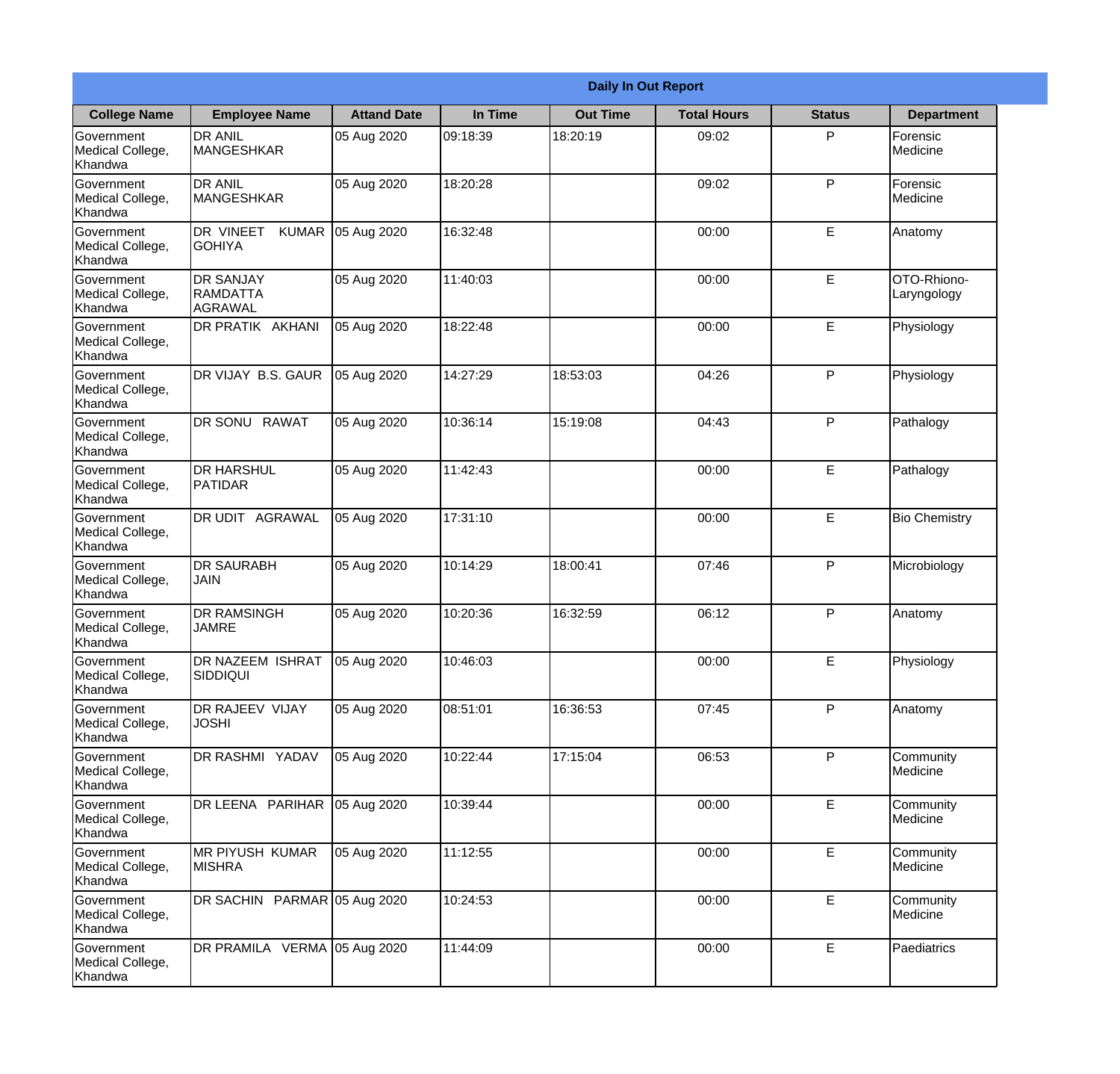| <b>Designation</b>                  | <b>Category</b> |
|-------------------------------------|-----------------|
| Assistant Professor   Para Clinical |                 |
| <b>Assistant Professor</b>          | Para Clinical   |
| Professor                           | Non Clinical    |
| Professor                           | Clinical        |
| <b>Assistant Professor</b>          | Non Clinical    |
| Associate Professor Non Clinical    |                 |
| Demonstrator/Tutor   Para Clinical  |                 |
| Assistant Professor   Para Clinical |                 |
| Associate Professor Non Clinical    |                 |
| Associate Professor   Para Clinical |                 |
| Demonstrator/Tutor                  | Non Clinical    |
| Professor                           | Non Clinical    |
| Assistant Professor Non Clinical    |                 |
| Assistant Professor   Para Clinical |                 |
| <b>Assistant Professor</b>          | Para Clinical   |
| Statistician                        | Para Clinical   |
| <b>Assistant Professor</b>          | Para Clinical   |
| Professor                           | Clinical        |

## **Daily In Out Report**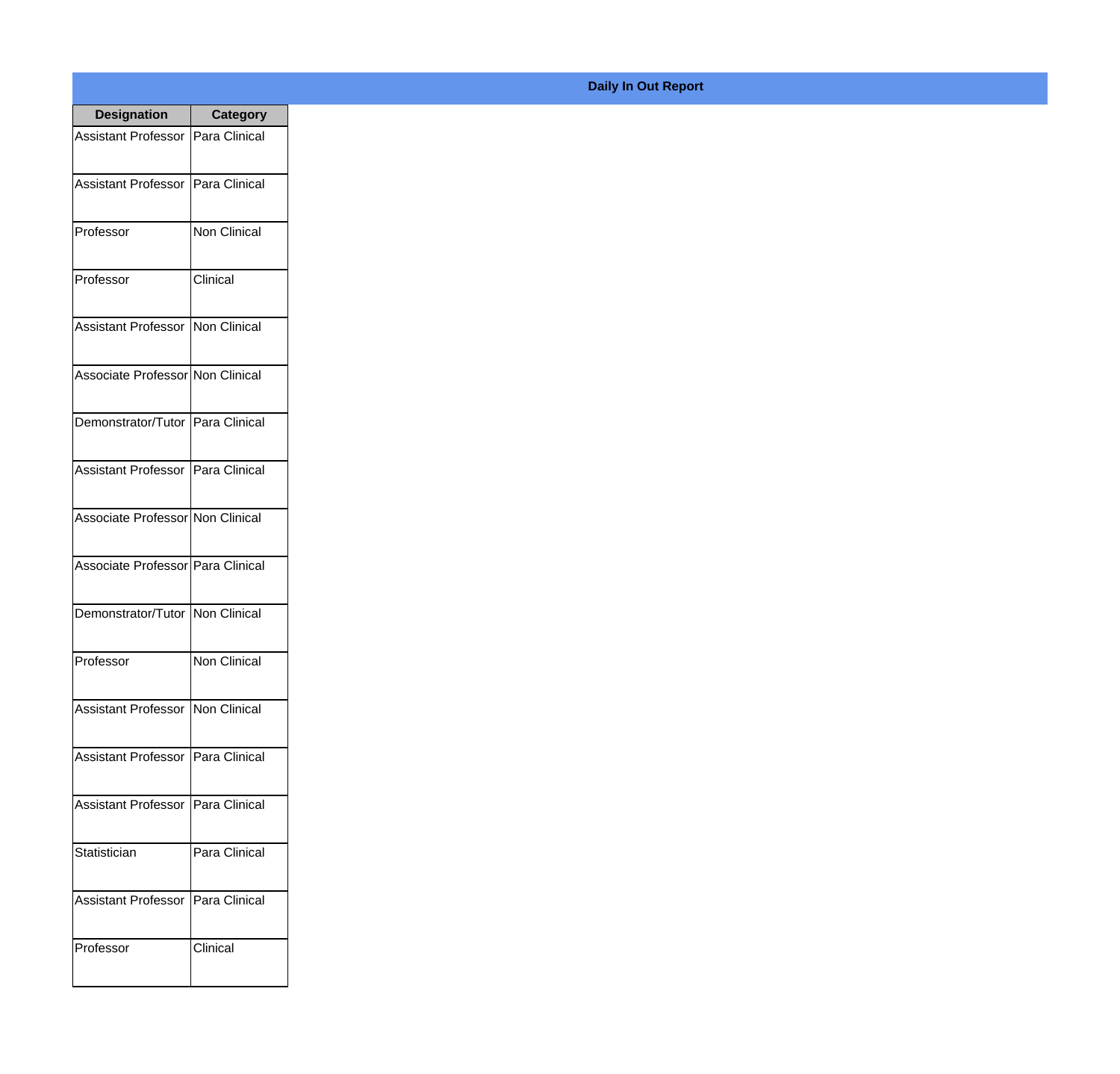|                                                  |                                                       |             |          |          | <b>Daily In Out Report</b> |   |                             |
|--------------------------------------------------|-------------------------------------------------------|-------------|----------|----------|----------------------------|---|-----------------------------|
| <b>Government</b><br>Medical College,<br>Khandwa | <b>DR MANOJ BALKE</b>                                 | 05 Aug 2020 | 09:44:41 | 18:40:10 | 08:56                      | P | Ophthalmology               |
| Government<br>Medical College,<br>Khandwa        | <b>DR GARIMA</b><br><b>AGRAWAL</b><br><b>VARSHNEY</b> | 05 Aug 2020 | 11:10:44 |          | 00:00                      | E | Paediatrics                 |
| <b>Government</b><br>Medical College,<br>Khandwa | <b>DR SIDDHARTH</b><br><b>BANODE</b>                  | 05 Aug 2020 | 09:09:06 | 16:00:33 | 06:51                      | P | Pharmacology                |
| <b>Government</b><br>Medical College,<br>Khandwa | <b>DR PRIYA KAPOOR</b><br><b>KAPOOR</b>               | 05 Aug 2020 | 10:12:14 | 16:09:16 | 05:57                      | P | Pathalogy                   |
| <b>Government</b><br>Medical College,<br>Khandwa | <b>DR SAPNA</b><br>MAHESHRAM                          | 05 Aug 2020 | 11:02:46 | 13:38:54 | 02:36                      | P | Community<br>Medicine       |
| Government<br>Medical College,<br>Khandwa        | <b>DR SEEMA</b><br><b>SUDHAKARRAO</b><br>ISUTAY       | 05 Aug 2020 | 10:30:36 |          | 00:00                      | E | Forensic<br>Medicine        |
| Government<br>Medical College,<br>Khandwa        | <b>DR ANANT</b><br><b>TUKARAM PAWAR</b>               | 05 Aug 2020 | 10:57:08 |          | 00:00                      | E | Community<br>Medicine       |
| Government<br>Medical College,<br>Khandwa        | DR SHAIKH M.KHALIQ 05 Aug 2020                        |             | 10:34:37 |          | 00:00                      | E | <b>Bio Chemistry</b>        |
| Government<br>Medical College,<br>Khandwa        | <b>DR MAHENDRA</b><br>PANWAR                          | 05 Aug 2020 | 09:44:32 |          | 00:00                      | E | Orthopaedics                |
| Government<br>Medical College,<br>Khandwa        | <b>DR SITARAM</b><br>ISOLANKI                         | 05 Aug 2020 | 11:13:45 | 16:28:54 | 05:15                      | P | Forensic<br>Medicine        |
| <b>Government</b><br>Medical College,<br>Khandwa | <b>DR RANJEET</b><br><b>BADOLE</b>                    | 05 Aug 2020 | 09:58:09 |          | 00:00                      | E | General Medicine            |
| Government<br>Medical College,<br>Khandwa        | <b>DR ASHOK</b><br><b>BHAUSAHEB NAJAN</b>             | 05 Aug 2020 | 10:28:40 |          | 00:00                      | E | <b>Forensic</b><br>Medicine |
| Government<br>Medical College,<br>Khandwa        | <b>DR SANGEETA</b><br><b>CHINCHOLE</b>                | 05 Aug 2020 | 11:02:25 | 16:55:12 | 05:53                      | P | Physiology                  |
| Government<br>Medical College,<br>Khandwa        | DR NEERAJ KUMAR                                       | 05 Aug 2020 | 09:42:37 | 18:40:16 | 08:58                      | P | Dentisry                    |
| Government<br>Medical College,<br>Khandwa        | DR VIJAY NAYAK                                        | 05 Aug 2020 | 11:03:29 | 17:20:53 | 06:17                      | P | Anatomy                     |
| Government<br>Medical College,<br>Khandwa        | DR SUNIL BAJOLIYA                                     | 05 Aug 2020 | 11:44:02 |          | 00:00                      | E | OTO-Rhiono-<br>Laryngology  |
| Government<br>Medical College,<br>Khandwa        | DR NISHA MANDLOI<br>PANWAR                            | 05 Aug 2020 | 09:00:03 | 16:02:17 | 07:02                      | P | Obstetrics &<br>Gynaecology |
| Government<br>Medical College,<br>Khandwa        | DR NISHA MANDLOI<br><b>PANWAR</b>                     | 05 Aug 2020 | 16:02:25 |          | 07:02                      | P | Obstetrics &<br>Gynaecology |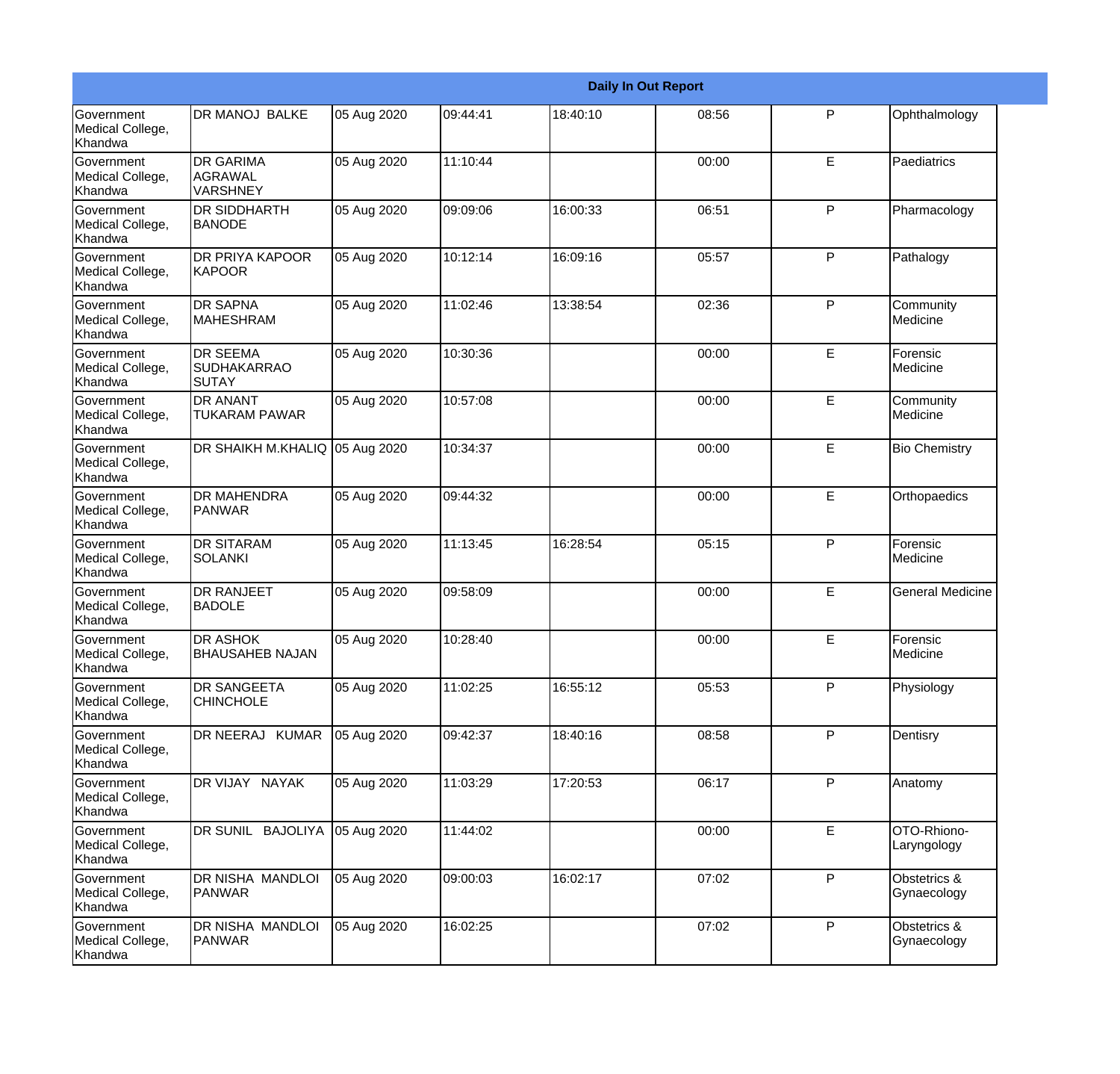| Assistant Professor Clinical      |               |
|-----------------------------------|---------------|
|                                   |               |
| Associate Professor Clinical      |               |
| Associate Professor Para Clinical |               |
|                                   |               |
| Demonstrator/Tutor Para Clinical  |               |
| Associate Professor Para Clinical |               |
|                                   |               |
| Professor                         | Para Clinical |
| Professor                         | Para Clinical |
|                                   |               |
| Professor                         | Non Clinical  |
| Assistant Professor Clinical      |               |
|                                   |               |
| Demonstrator/Tutor Para Clinical  |               |
| Assistant Professor Clinical      |               |
|                                   |               |
| Associate Professor Para Clinical |               |
| Demonstrator/Tutor   Non Clinical |               |
|                                   |               |
| Assistant Professor Clinical      |               |
| Associate Professor Non Clinical  |               |
|                                   |               |
| Assistant Professor Clinical      |               |
| Associate Professor Clinical      |               |
|                                   |               |
| Associate Professor Clinical      |               |
|                                   |               |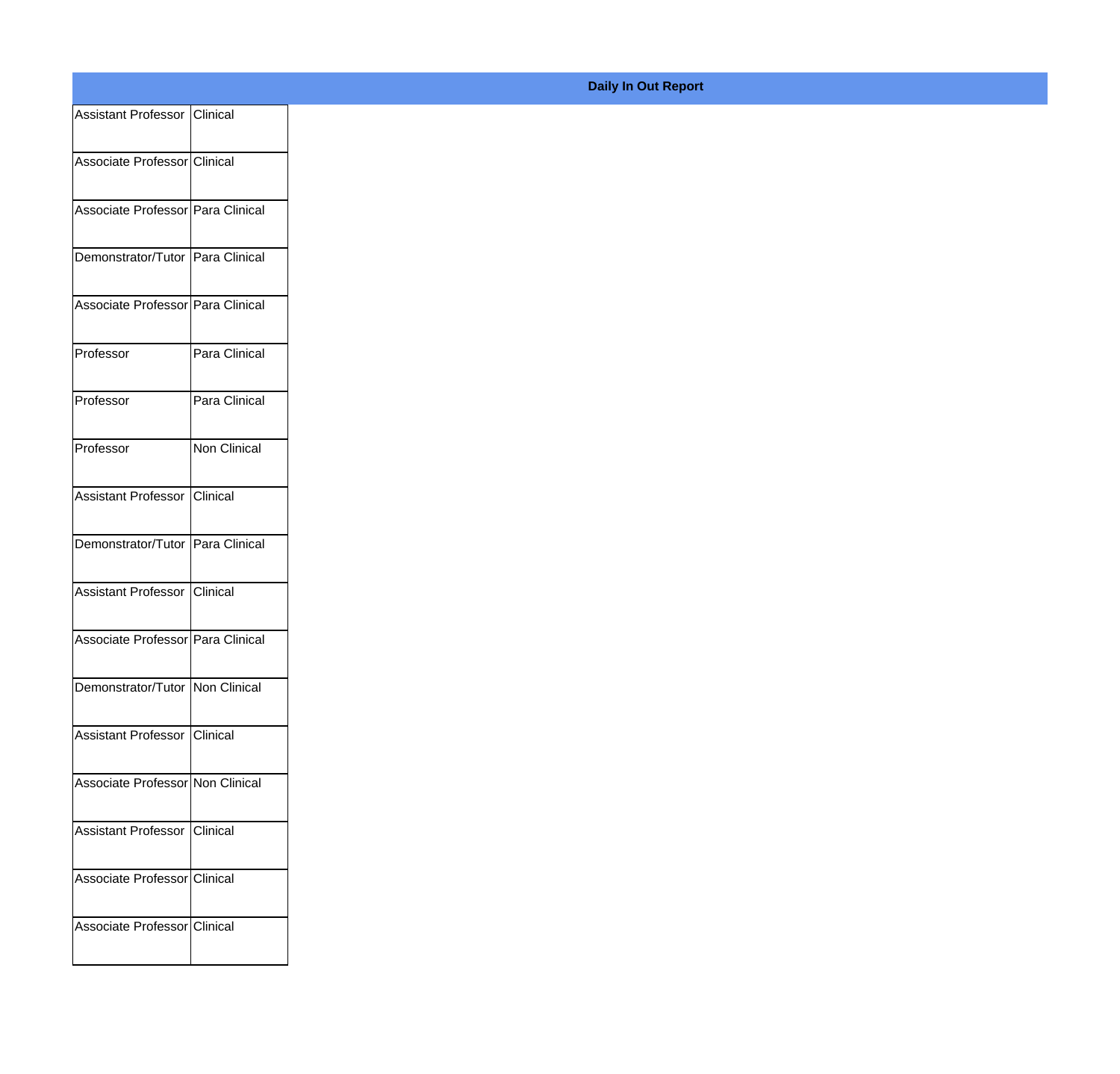|                                                   |                                                |             |          | <b>Daily In Out Report</b> |       |              |
|---------------------------------------------------|------------------------------------------------|-------------|----------|----------------------------|-------|--------------|
| <b>IGovernment</b><br>Medical College,<br>Khandwa | <b>IDR MUKTESHWARI</b><br><b>IGUPTA</b>        | 05 Aug 2020 | 10:51:15 |                            | 00:00 | Pharmacology |
| <b>Government</b><br>Medical College,<br>Khandwa  | <b>IDR SHAILENDRA</b><br><b>ISINGH CHOUHAN</b> | 05 Aug 2020 | 12:11:16 |                            | 00:00 | Orthopaedics |